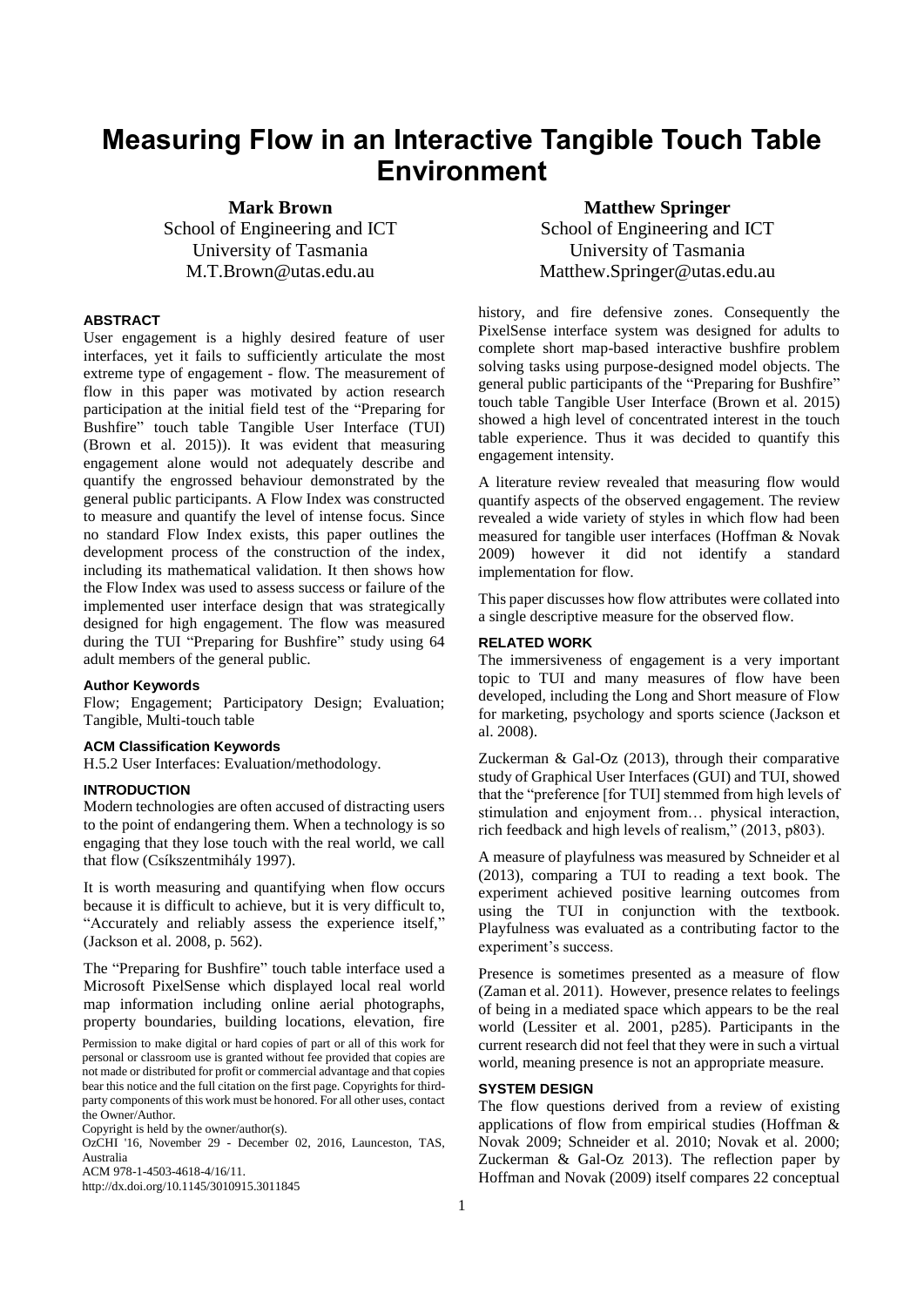and structural models of flow.

The theory of flow is grouped into a number of subcategories. The most relevant subcategories were identified, then each question within was reviewed for suitability for the "Preparing for Bushfire" interface and circumstance.

Cognitive enjoyment, attention focus, and playfulness were identified as the best fit flow categories. Where the review of empirical studies found that questions had equivalent meaning or intent, they were consolidated. Also, questions not suited to measurement though Likert Scales, or not relevant to the TUI were removed.

The flow likert questions chosen were extracted from the following empirical sources: playfulness from Schneider, Jermann & Zufferey (2010), attention and focus from Novak et al. (2000), and cognitive enjoyment from Zuckerman & Gal-Oz (2013). A combination of positive and negative phrases was used, so that the participant would need to focus upon each question and think about the answer (Sharp et al. 2011). These six questions were grouped into a Flow Index in a similar fashion to the Flow Score of (Zuckerman & Gal-Oz, 2013). The six-question Flow Index is designed to measure flow as a single quantifiable number.

A Cronbach Alpha was calculated for the index as a measurement of internal consistency, to ensure the questions were balanced and fair (Sauro & Lewis 2012).

The final six questions are shown in [Table 1.](#page-1-0)

**Table 1: Flow Likert Questions**

<span id="page-1-0"></span>

| Q37        | Using physical objects on the touch table was inherently interesting                                                                                                             |
|------------|----------------------------------------------------------------------------------------------------------------------------------------------------------------------------------|
| Q38        | Interacting with physical objects on the touch table engaged my<br>imagination                                                                                                   |
| Q39        | When using the physical objects on the touch table with the Interactive<br>Mapping with local recent air photography, I thought about other things<br>I could be doing right now |
| Q40        | When using the physical objects on the touch table with the Interactive<br>Mapping with local recent air photography, I was aware of distractions                                |
| <b>041</b> | When using the physical objects on the touch table with the Interactive<br>Mapping with local recent air photography, I was totally absorbed with<br>what I was doing            |
| O41        | To what degree do you believe using models (chainsaw, rake, house)<br>helped focus your attention to the task?                                                                   |

The six questions ultimately chosen for the Flow Index focus on:

- a) the participants' perceived level of concentration, and;
- b) their *oneness* or immersion with the subject at hand.

Flow was measured according to six key factors – interest, imagination, engrossment, distraction, absorption and attention. All of the six flow questions were adapted from flow questions collated from empirical studies.

### **METHOD**

After completing the "Preparing for Bushfire" exercise each participant completed a questionnaire. The Flow Index questions were a component of the engagement subsection.

## **RESULTS AND DISCUSSION**

Aspects of the "Preparing for Bushfire" interface were carefully designed to appeal to traits of adult learners. The interface information was presented as real life scenarios from the local region. The interface tasks were real actions: clearing leaves and bark, removing trees and emberproofing. These activities were aimed at reflecting the 'life-centred' context identified as the most effective for adult learners (Knowles et al. 2005).

The maximum possible index score for six questions was 30. Our results provide a value of the Flow Index of mean=22.86, sd=3.87, and range=12-28 with a Cronbach Alpha of 0.8, therefore our results are a strong indicator of occurrence of flow. Landauer (1997) notes that acceptable values for 'Evaluation [of] measurement reliability in the range of 0.7 to 0.8 is acceptable.'

All questions used a Likert Scale from Strongly Disagree to Strongly Agree (some reversed and adjusted accordingly in the analysis). The average value of each response equates to an overall value of *Agree* that flow is present.

The Flow Index helped with the evaluation of the original hypothesis of the "Preparing for Bushfire" project because it was succinct. It enabled simple evaluation of the experiment design.

## **LIMITATIONS**

The questions in the Flow Index were customised to suit the experience being measured. All the characteristics likely to elicit the engaging behaviour should be included in the flow questions – designing a Flow Index for a different project must address all potential engaging behaviour within the questions.

## **CONCLUSIONS**

The Flow Index clearly quantified the level of intense focus of the "Preparing for Bushfire" touch table interface occurred at a value of *Agree*, which is a positive quantifiable result well above the midpoint of the Likert Scale. The responses to the individual questions of the Flow Index further break down the contribution of flow into the categories of playfulness, attention focus, and cognitive enjoyment. This exercise successfully demonstrated the use of the Flow Index can effectively quantify intensely focused engagement.

# **ACKNOWLEDGEMENTS**

The Tangible Touch Table "Preparing for Bushfire" project was awarded a 2015 iAward.

#### **REFERENCES**

- Brown, M., Chinthammit, W. & Nixon, P., 2015. An implementation of tangible interactive mapping to improve adult learning for preparing for bushfire. In *OzCHI 2015: Being Human - Conference Proceedings*.
- Csíkszentmihály, M., 1997. Finding flow: the pschology of engagement with everyday life. *Psychology Today*, pp.1–7.
- Hoffman, D.L. & Novak, T.P., 2009a. Flow Online: Lessons Learned and Future Prospects. *Journal of Interactive Marketing*, 23(1), pp.23–34.